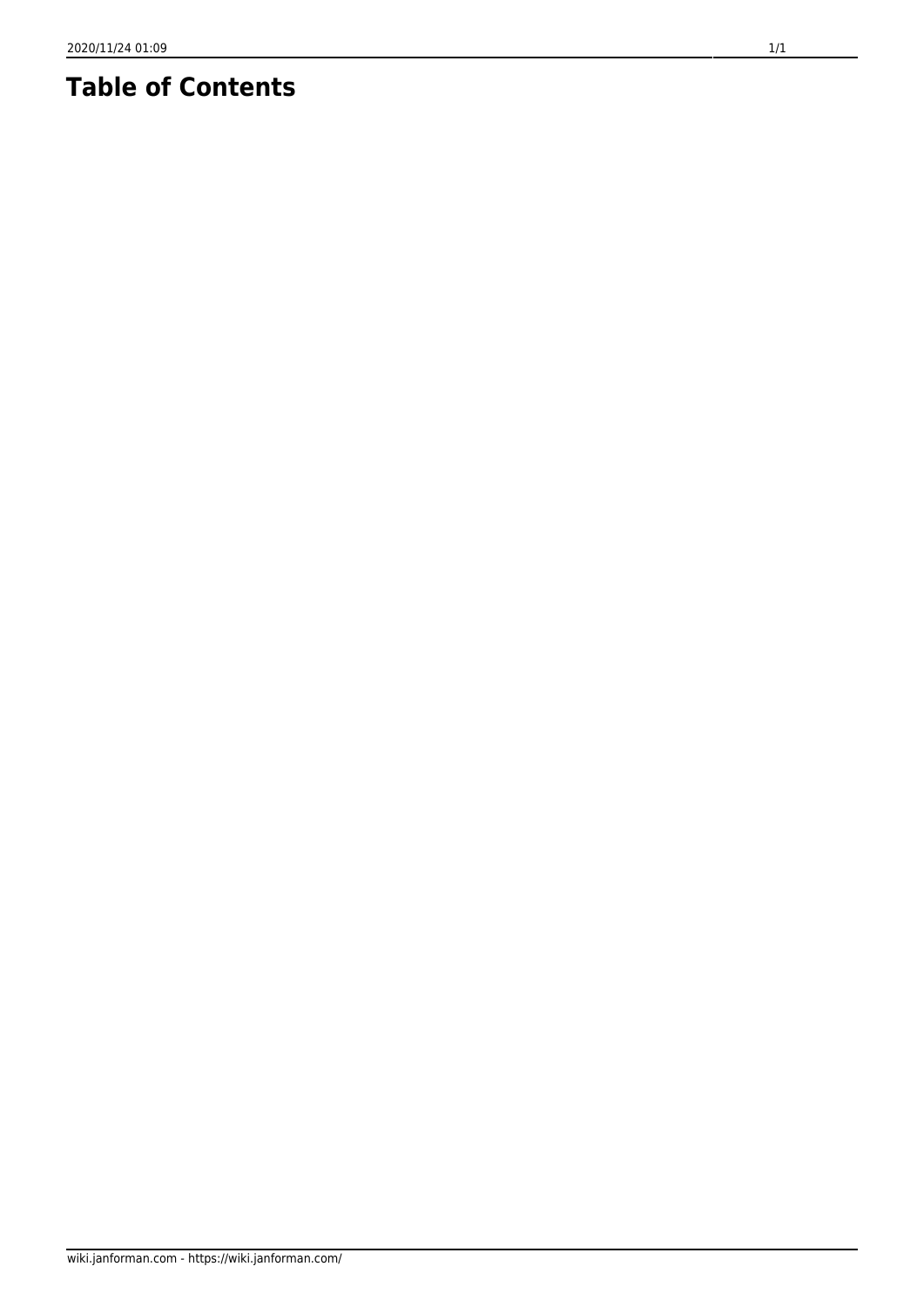## [Xbox 360 Controller Emulator](https://github.com/x360ce/x360ce)

```
[Options]
UseInitBeep=1
Log=0Console=0
DebugMode=0
InternetDatabaseUrl=http://www.x360ce.com/webservices/x360ce.asmx
InternetFeatures=1
InternetAutoload=1
AllowOnlyOneCopy=1
ProgramScanLocations=C:\Program Files,C:\Program Files (x86)
Version=2
CombineEnabled=0
ExcludeSupplementalDevices=0
ExcludeVirtualDevices=0
[InputHook]
HookMode=1
[Mappings]
PAD1=IG_5739a870cf0611e88001444553540000
PAD2=IG_573a44b0cf0611e88002444553540000
PAD3=
PAD4=
[PAD1]
[PAD2]
[PAD3]
[PAD4]
[IG_5739a870cf0611e88001444553540000]
ProductName=Gamepad
ProductGuid=0000ffff-0000-0000-0000-504944564944
InstanceGuid=5739a870-cf06-11e8-8001-444553540000
AxisToDPadDeadZone=256
AxisToDPad=0
AxisToDPadOffset=0
A=1B=2GuideButton=
Back=9
Start=10
X=3Y=4D-pad POV=1
D-pad Down=
D-pad Left=
D-pad Right=
D-pad Up=
UseForceFeedback=1
```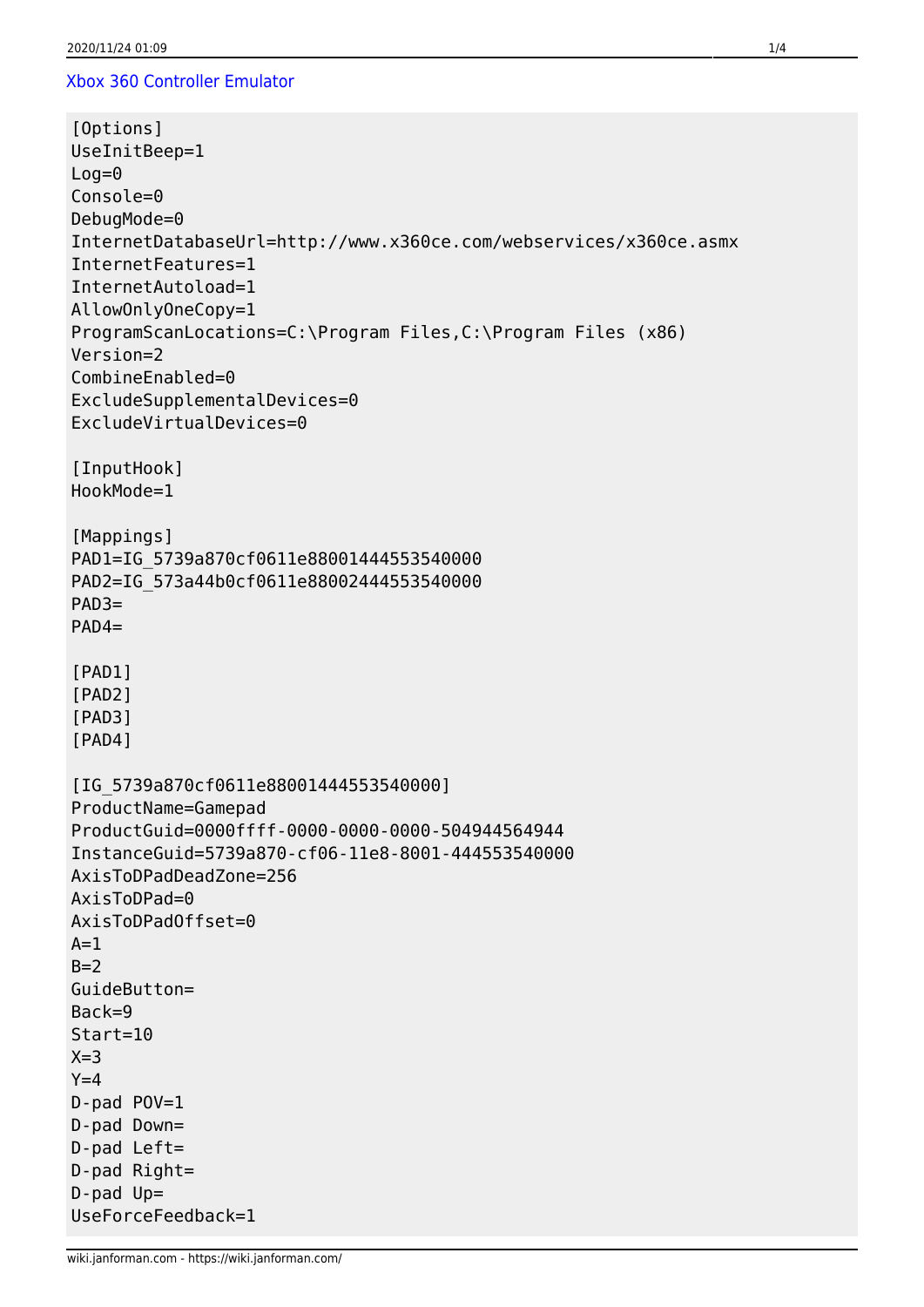ForcePercent=100 SwapMotor=1 FFBType=0 ControllerType=1 LeftMotorPeriod=60 LeftMotorStrength=100 LeftMotorDirection=0 Left Shoulder=5 Left Analog X AntiDeadZone=0 Left Analog Y AntiDeadZone=0 Left Analog X Linear=0 Left Analog Y Linear=0 Left Analog X=1 Left Analog Y=-2 Left Thumb=11 Left Analog X DeadZone=0 Left Analog Y DeadZone=0 Left Analog Y- Button=0 Left Analog X- Button=0 Left Analog X+ Button=0 Left Analog Y+ Button=0 Left Trigger=7 Left Trigger DeadZone=5 PassThrough=0 RightMotorPeriod=120 RightMotorStrength=100 RightMotorDirection=0 Right Shoulder=6 Right Analog X AntiDeadZone=0 Right Analog Y AntiDeadZone=0 Right Analog X Linear=0 Right Analog Y Linear=0 Right Analog X=3 Right Analog Y=-6 Right Thumb=12 Right Analog X DeadZone=0 Right Analog Y DeadZone=0 Right Analog Y- Button=0 Right Analog X- Button=0 Right Analog X+ Button=0 Right Analog Y+ Button=0 Right Trigger=8 Right Trigger DeadZone=0 A DeadZone=0 B DeadZone=0 Back DeadZone=0 Start DeadZone=0 X DeadZone=0 Y DeadZone=0 Left Thumb DeadZone=0 Right Thumb DeadZone=0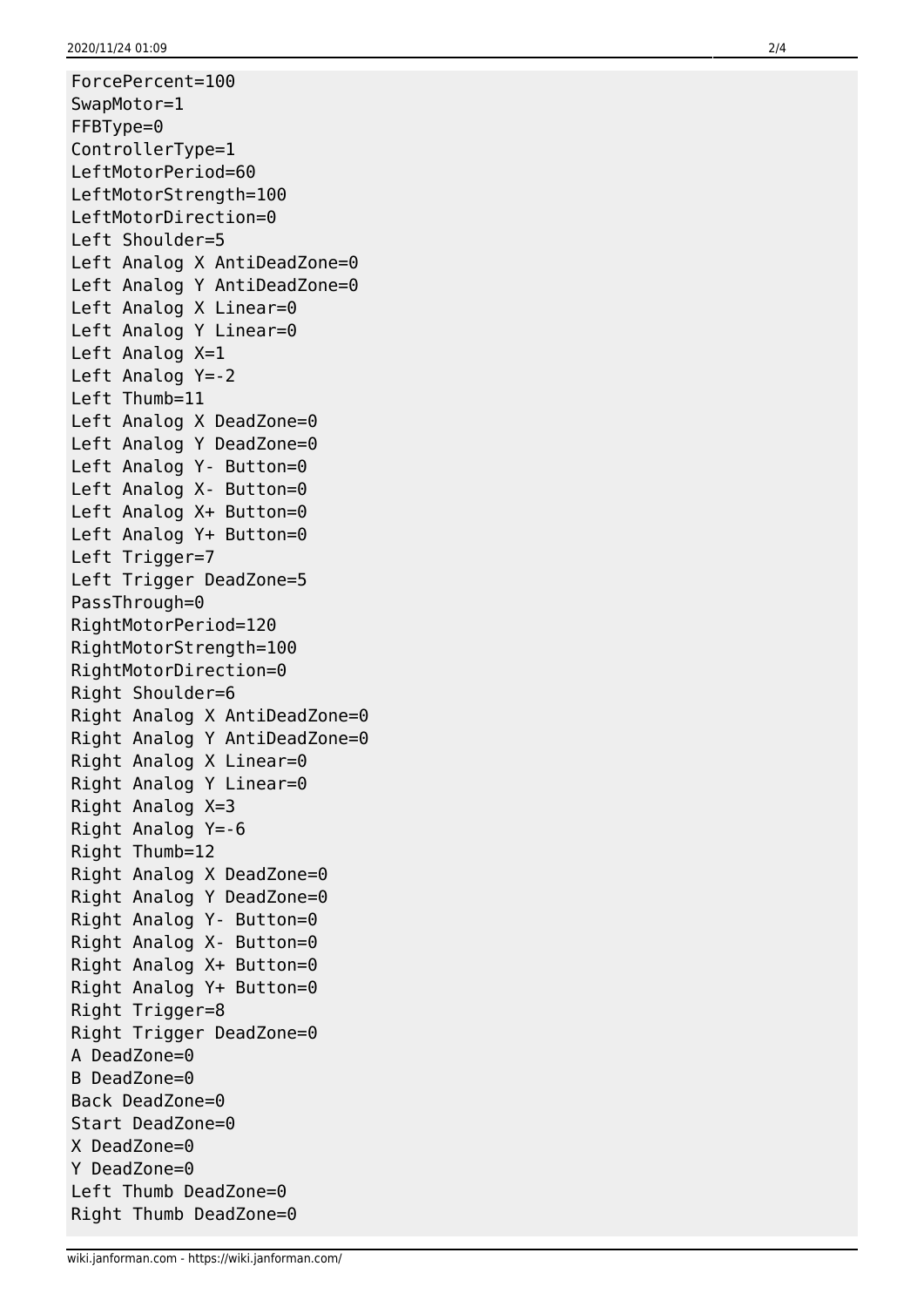```
Left Shoulder DeadZone=0
Right Shoulder DeadZone=0
AxisToDPadDownDeadZone=0
AxisToDPadLeftDeadZone=0
AxisToDPadRightDeadZone=0
AxisToDPadUpDeadZone=0
ForcesPassThrough=0
PassThroughIndex=0
Combined=0
CombinedIndex=0
[IG_573a44b0cf0611e88002444553540000]
ProductName=Gamepad
ProductGuid=0000ffff-0000-0000-0000-504944564944
InstanceGuid=573a44b0-cf06-11e8-8002-444553540000
AxisToDPadDeadZone=256
AxisToDPad=0
AxisToDPadOffset=0
A=4B=3GuideButton=
Back=9
Start=10
X=2Y=1D-pad POV=1
D-pad Down=
D-pad Left=
D-pad Right=
D-pad Up=
UseForceFeedback=1
ForcePercent=100
SwapMotor=1
FFBType=0
ControllerType=1
LeftMotorPeriod=60
LeftMotorStrength=100
LeftMotorDirection=0
Left Shoulder=12
Left Analog X AntiDeadZone=0
Left Analog Y AntiDeadZone=0
Left Analog X Linear=0
Left Analog Y Linear=0
Left Analog X=1
Left Analog Y=-2
Left Thumb=11
Left Analog X DeadZone=0
Left Analog Y DeadZone=0
Left Analog Y- Button=0
Left Analog X- Button=0
Left Analog X+ Button=0
Left Analog Y+ Button=0
```